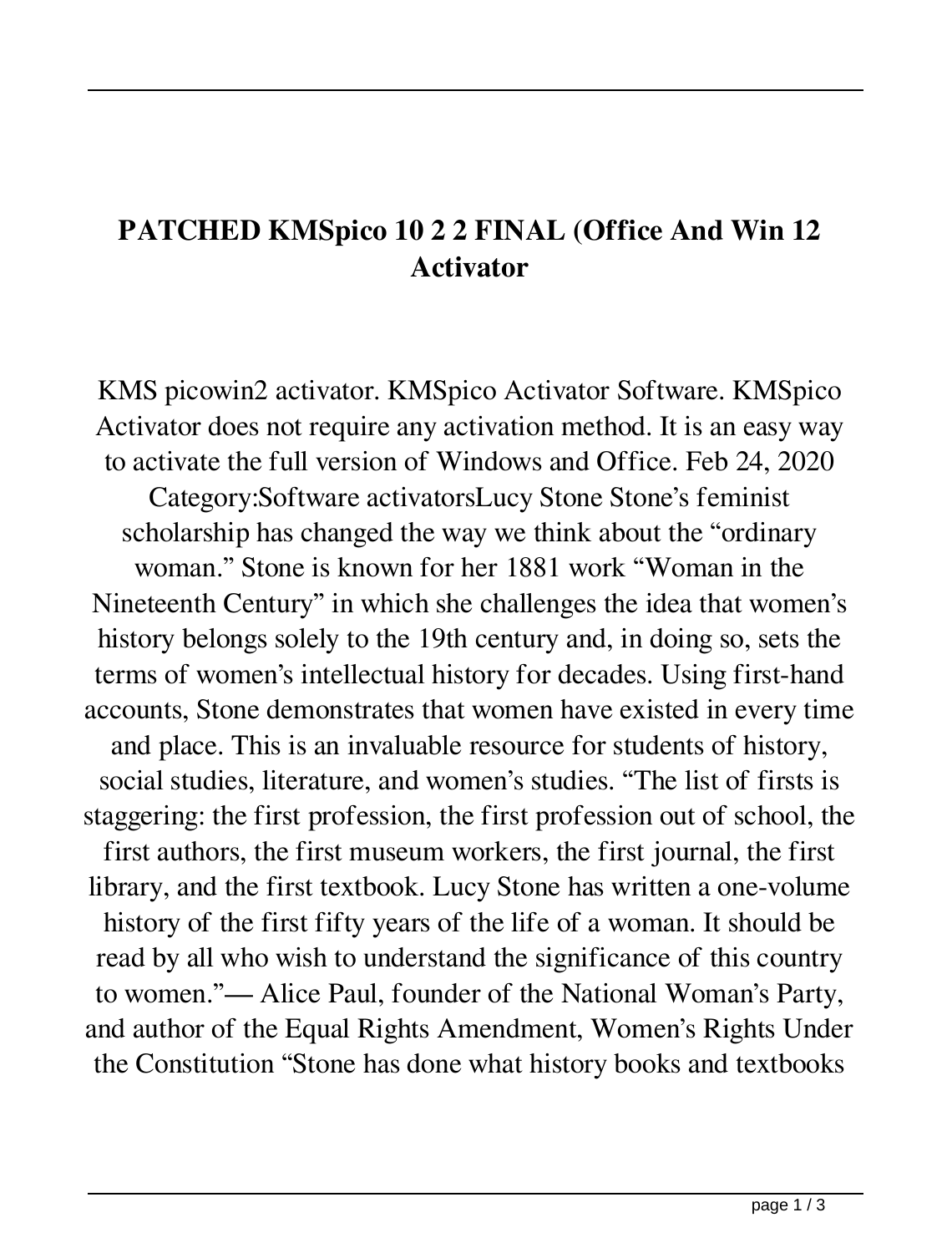are incapable of doing: she has recaptured a lost conversation. Her subject, the woman's movement of the early nineteenth century, is an important new element in the cultural history of the United States."— Natalie Zemon Davis, author of Women in the Ancient World "We don't think much of Stone's feminist scholarship because it's so well known. This book is a nice, quiet reminder of how much we can learn by thinking about history in a new way."— New York Times Lucy Stone Stone's feminist scholarship has changed the way we think about the "ordinary woman." Stone is known for her 1881 work "Woman in the Nineteenth Century" in which she challenges the idea that women's history belongs solely to the 19th century and, in doing so, sets the terms of women's intellectual history for decades. Using first-hand accounts, Stone demonstrates that women have existed in every time and place.